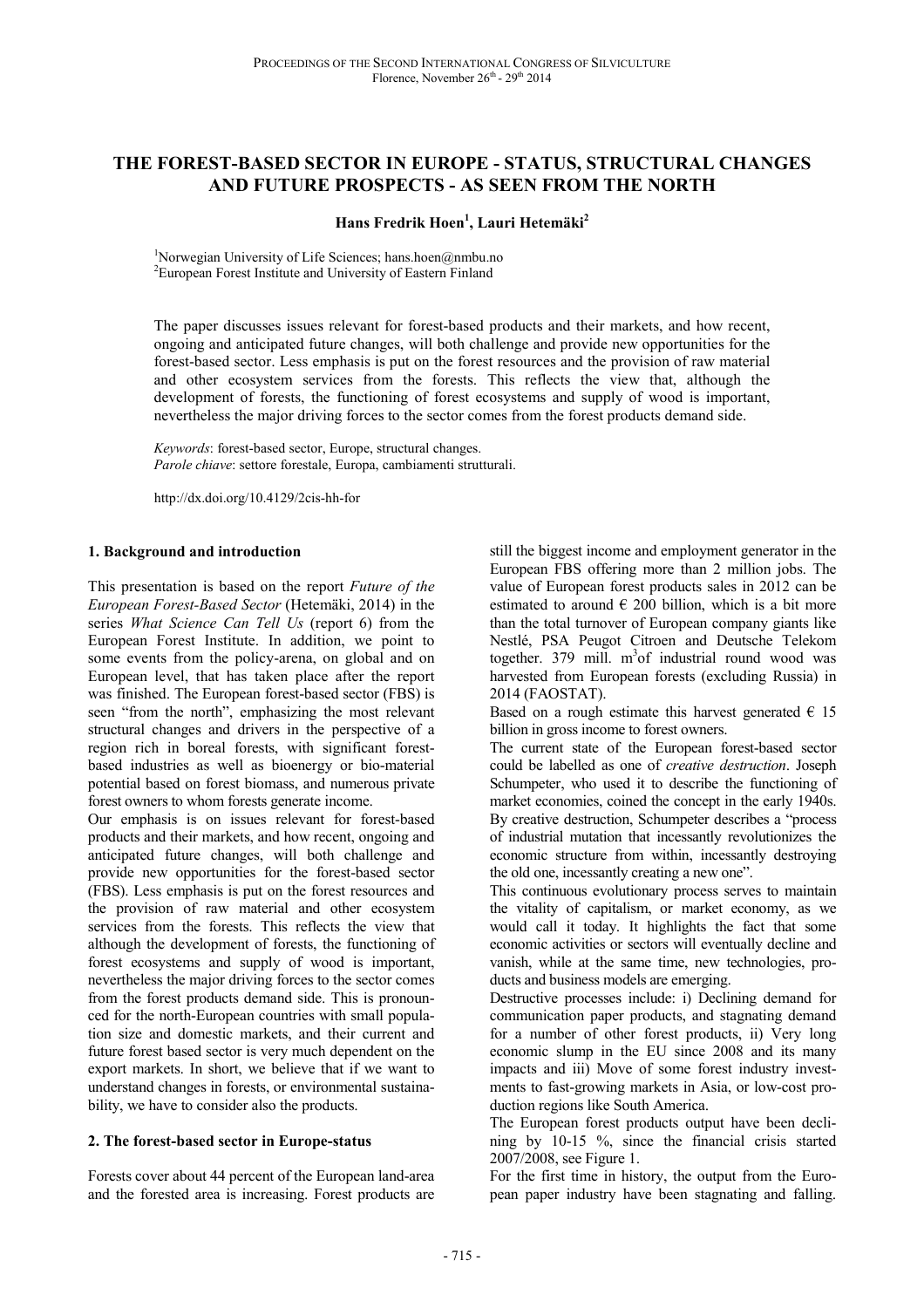Also the output of sawnwood has been falling over the same period, mainly due to the economic downturn, and it's likely that the long economic slump will also cause structural impacts.

For the first time in history, the graphics paper production has started to decline in many European countries, mainly because of new digital media platforms replacing the need for it. On the other hand, the production of some of the other traditional forest products (packaging products in aggregate and sawnwood) has been either low compared to past decades, or even stagnating in the early years of  $21<sup>st</sup>$  Century. The major factor behind this has been the increasing role of the emerging countries as forest products producers. The world manufacturing powerhouse of China, and the fast growth forest plantation super-powers in Latin America, are especially significant producers (Fig. 2). In relation to these overall trends in forest products output in Europe, there is naturally variation depending on the particular product and country. In addition, the economic slump since 2008 has had a significant negative impact on European forest products markets. However, it is difficult to quantify to what extent these trends have been the result of the slump and to what extent they have been due to structural changes that will last also once the economic upturn starts.

As production of forest products have been falling, also the demand for and production of roundwood has declined. The period from 2007-2013 (six years) has been the longest consecutive decline in roundwood production in Europe over the last 50 years (Fig. 3).

# **3. Future outlook**

The creative destruction has also a positive - creative side. One example of this is that structural changes, discussed above, are acting also as enforcing drivers for the European forest products industry to renew itself. It simply has to develop new businesses in order to sustain and grow. Furthermore, there are enabling drivers that are helping the creation of these new businesses. Technological development and advances in utilization of forest biomass for various new purposes has been active in the past decade. In addition, an even more important driver, which is also partly behind the technological development, is the need to tackle climate change.

The Kyoto Protocol, the EU emission trading scheme, and the 20-20-20 targets of the EU have been important means to start to address the problem. However, due to the economic crises and other reasons, the political measures to change current trends to mitigate climate change have been somewhat lukewarm. Yet, there are recent promising signs pointing to potentially more significant steps in combating climate change. Perhaps the most important one was the fact that for the first time, China and USA (at the federal level) announced willingness to implement measures to reduce  $CO<sub>2</sub>$ emissions. This could be a turning point in global climate negotiations, and is giving more hopes for these negotiations in Paris December 2015. Furthermore, there have been important declarations and pleas for more significant actions. For example, in November 2014,

IPCC launched its fifth assessment synthesis report (IPCC, 2014). In it, is also addressed measures needed in the FBS, such as:

-"*Depending on the level of overshoot, overshoot scenarios typically rely on the availability and widespread deployment of bioenergy with carbon capture and storage (BECCS) and afforestation in the second half of the century*." (page 15)

-"*Many models could not limit likely warming to below 2ºC if bioenergy, CCS, and their combination (BECCS) are limited (high confidence)*." (page 17)

-"*The most cost-effective mitigation options in forestry are afforestation, sustainable forest management and reducing deforestation, with large differences in their relative importance across regions; (medium evidence, high agreement)*." (page 19).

In addition, EU leaders agreed in October 2014 on the new 2030 greenhouse gas reduction target of at least 40% compared to 1990 (EU 2030 Climate Action, 2014). The sectors covered by the EU emissions trading system (EU ETS) should reduce their emissions by 43% compared to 2005. Emissions from sectors outside the EU ETS need to be cut by 30% below the 2005 level. The policy aims to make the European Union's economy and energy system more competitive, secure and sustainable. It sets a target of at least 27% for renewable energy and energy savings by 2030.

These pleas, evidence, and political commitments are promising signs that more significant steps will be taken to address the build-up of greenhouse gases in the atmosphere. Most likely they would also mean a higher  $CO<sub>2</sub>$ -price in the future. This would be an important and necessary means (enabling factor) for the European FBS to launch new bio-economy businesses, and also help to replace the fossil-based businesses. Below, we discuss some new opportunities likely to benefit from these developments. New opportunities have emerged for the European FBS in the past decade. Forest industry is changing strategies and business models, and investing in new products, such as  $2<sup>nd</sup>$  and  $3<sup>rd</sup>$  generation biofuels, biochemicals and engineered wood products. Moreover, the changes in markets are also creating new demand for some old products, such as dissolving pulp and tall oil. Demand for dissolving pulp has globally been growing around 10% annually in recent years, especially driven by the need to substitute cotton by other raw materials in the textile industry. On the other hand, tall oil has started to be used also as a raw material for liquid biofuels, not only for chemicals or for direct combustion as in the past. The forest-based sector is also becoming more cross-sectoral, as other industry sectors and investment groups are starting to produce new products and services based on forest biomass. Thus, forest industry companies are diversifying their business strategies and product portfolios by developing new products and services based on forest biomass.

It seems evident, that the European forest industry will break up into several segments that are specialized in a variety of products in the future. A number of new products are likely to be based on high value-added products rather than bulk products. Due to this diversification, it less appropriate to talk anymore about the "forest industy"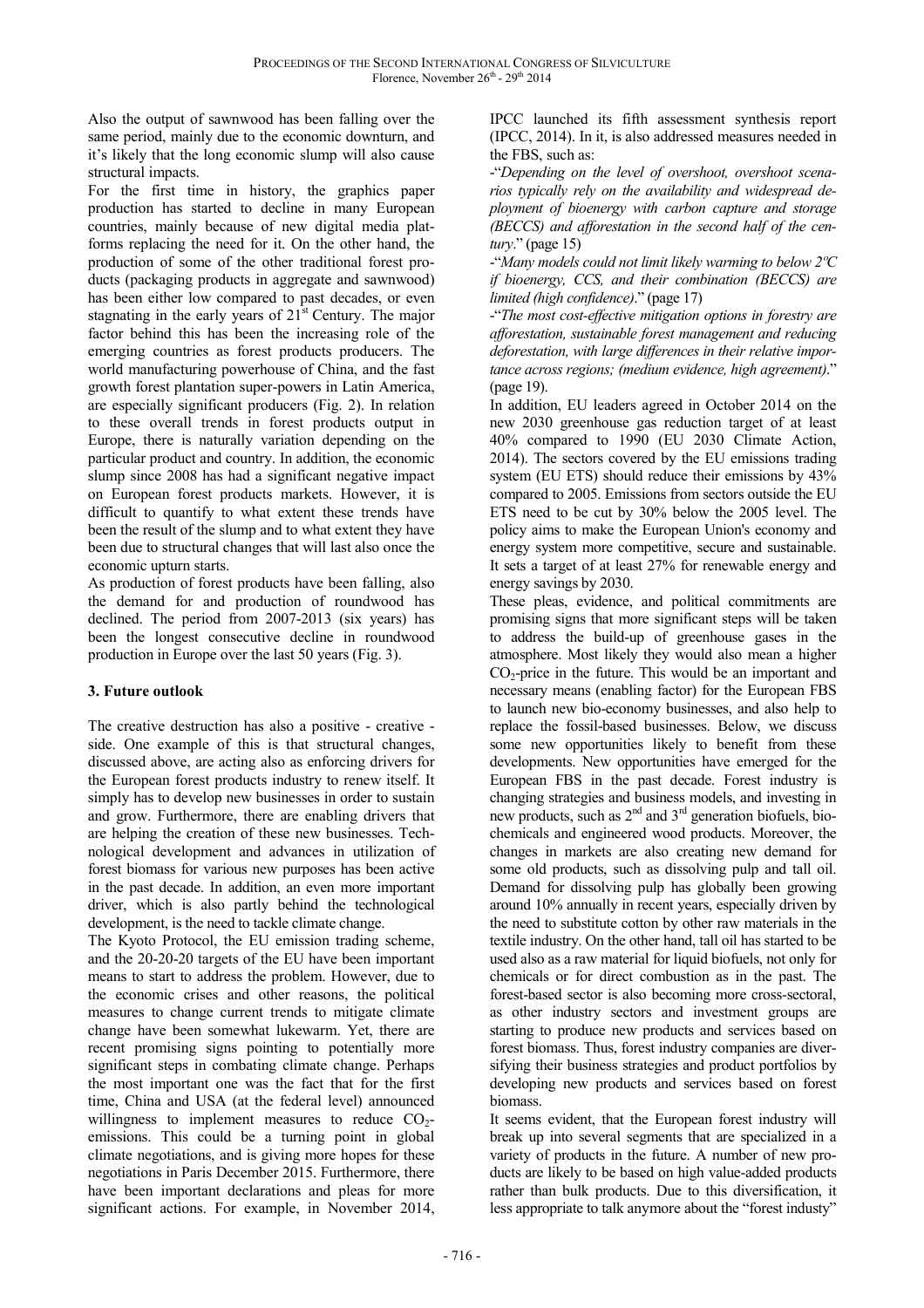or "forest sector" in the sense that has been traditionally accustomed. The FBS is increasing singly in transition into the new bioeconomy, which is more extensive and diversified than the current "forest sector". In summary, the European FBS will be in a major transition period in the coming decade.

The development within the wood products sector is central. In many ways, the solid wood products constitute the "economic engine" of the forest-based valuechains. This part of the FBS is much older than the pulp and paper industry, and in this way also even more mature. Over the last couple of decades, there has been a number of technological, process and business developpments in wood construction and building opening up new opportunities for the whole FBS. Combined with possible political climate change motivated targets stimulating the use of wood building materials over concrete and steel, this may give large opportunities for increased activity. Wood-based construction systems have quite recently been technically proven and legally accepted for multi-storey buildings, and not only limited to small-scale buildings or family houses. This also opens up for the use of prefabricated engineered wood-products (EWP) on a large scale. One promising technology is the cross-laminated timber (CLT) elements or modules. The CLT and prefabricated element- or module-industry is closer to the construction and building sector than to traditional "two by four" sawmilling.

A CLT-module consists of a number of value-added services such as engineering, architecture and design, technical work and installations (plumbing, electrical wiring). Wooden-based building modules also have advantages in transportation and logistics, being relatively lightweight.

An interesting concept is the forest bio-refinery and the closely related concept of the "bio-product mill". What this means, can be understood through an example. In Finland, a major traditional forest industry company investing  $E1.1$  billion to build a bio-product mill that starts operating in 2017. Although the mill's major product would still in the early phase is pulp for paper, it has some important novel features.

First, the forest biomass will be refined into biomaterials, bioenergy, bio-chemicals and fertilizers, using no fossil fuels at all. That is, it will be 100% based on renewable raw materials and side streams of the production process. Secondly, the operating model will be based on an efficient partner network with other companies also operating at the mill site. Thus, new products will be created in a collaborative network, which creates opportunities especially for small and medium-sized enterprises (SME) to produce innovative bio-products with high added value. The global big, and often multinational, companies may concentrate more on the large volume and very capital intensive products, whereas the SMEs may operate on the niche product markets. This could be one option to better utilize the opportunities and synergies that the bioproduct mill concept offers, and also become more resource-efficient. Another development that creates new possibilities for many European forest-based operators, but which so far has been very much neglected, is the services related to forest-based products.

The FBS is likely to follow the trend in other manufacturing sectors in OECD-countries, in that increasingly the value added and employment in the sector comes from different types of services related to the products.

The digitalisation, or the industrial internet, has made it possible to develop new services related to the products (e.g. monitoring, remote servicing), and disaggregate the product value chains to tasks, that may be produced in many different geographical locations, and by a number of different enterprises. It may be the case, that increasingly in the future, the high-cost Western European countries focus their activities in services related to the new products rather than the actual manufacturing.

However, this possibility and its implications on the European forest-based sector have hardly been addressed in research, neither in EU forest or bio-economy strategies, national forest policy documents, and industry vision papers, nor has there been published any outlook for the services development.

These shortcomings should be addressed in research as well as by decision makers. Especially in Finland, Norway and Sweden there is a long history of large pulp and paper industry companies, and these companies have become increasingly multinational since around 1990. On the other hand, there are large numbers of SME companies in the wood products sector. Given the strong role these companies still have in the countries, it is expected that the new business will develop to a significant degree along the existing forest businesses. That is, the transformation to new products and services in the coming decade(s) is likely to be financed to a major degree from the turnover of the current forest products. There are already, and will increasingly be in the future, also other operators utilising forest biomass for products, such as energy, chemicals and food industry, and private investment groups. However, at least in the coming 5-10 years, the current forest industry companies will most likely be still in a major role in the process of transforming the sector to new products and services. Therefore, it will be important for their current activities to stay competitive and profitable. It is through the turnover generated by these activities that the transformation to new products mainly will be financed.

# **4. Concluding remarks**

The structural changes that are going through the European FBS seem to be even more striking in Nordic Countries region, where there has been heavy concentration on paper industry, and particularly the graphics paper industry (Finland, Norway).

That is, some of the traditional forest industry products are likely to be stagnating or declining, rather than increasing. Yet, at the same time, the renewal of the FBS is perhaps stronger in this region than anywhere else in Europe. Given the above developments, industrial roundwood demand in Western Europe for the traditional forest products may decline in the coming decades.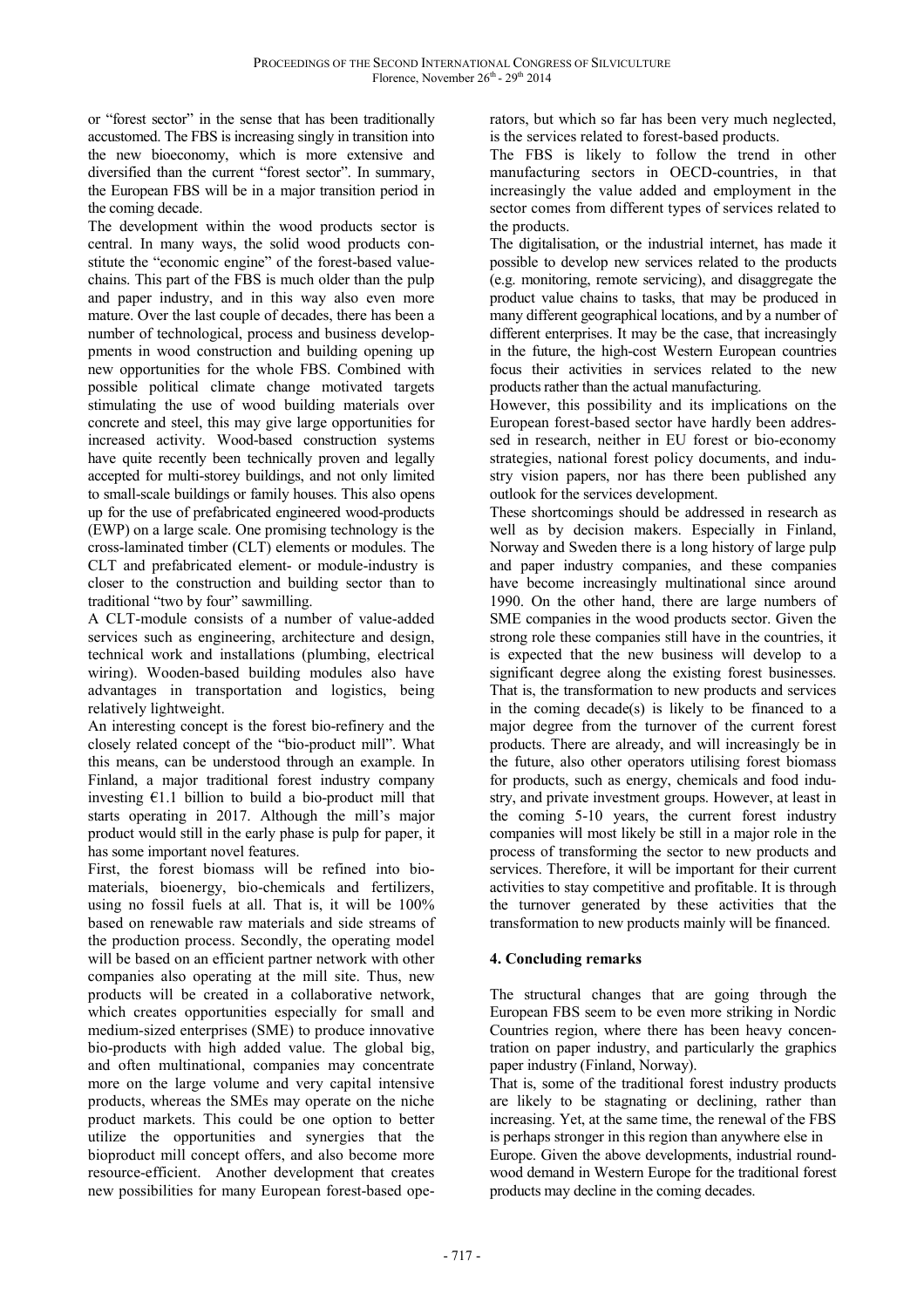There is a need for an updated and more detailed assessment of the impacts of recent trends from forest products markets to forest biomass markets.

The changes in traditional forest industries production have also various implications on bioenergy markets due to many dependencies and feed-back loops. There is a need to reassess these dependencies and their impacts on bioenergy production and forest biomass flows in light of the recent trends in forest products markets. Also, at an EU level, it may be better to focus on general strategies and policies, and follow the subsidiarity principle, rather than impose uniform, detailed and inflexible directives.

In terms of *forest resources* and *what forests mean for the societies*, the regions and countries in Europe differ significantly, much more so than e.g. with respect to agricultural resources. For example, in Finland forests cover about 78% of the land area, while less than 9% in the Netherlands. Or in Poland, over 80% of the forest area is owned by the state, whereas in Portugal private owners control more than 90% of the forest area. These simple statistics illustrate just some of the important differences in forest sector issues in Europe. The operating environment is many-sided, complex and continuously evolving, and there are specific regional characteristics and differences within Europe. The European FBS is unlikely to be successfully supported by one overarching simple strategy or policy, although we might like it to be that way. Certainly, simplicity and consistency are virtues that should be pursued. However, under the surface of a simple policy goal is often a more complex reality. For example, a catching 20-20-20 type of target efficiently is in principle simple, but the policies needed to achieve this type of target are unlikely to be so. In summary, when providing the outlook for the European FBS and designing the policies, it is essential to bear in mind the regional diversity. Thus, there are many forest-related issues for which it may not make sense to try to impose *one size fits all* polices. But exactly for this reason the situation also very much stresses the need for a systematic and informed coordination of different policies at the European level.

In summary, some of the main challenges and opportunities for the FBS in Europe will be the following: - How to successfully transform and renew the forest businesses within the next decade? How to keep the current businesses still profitable, while at the same time launch the new businesses gradually?

- How to respond to the increasing global competition from the emerging economies (e.g., China, South-America, Russia)? Possible options: Move to new higher value added products and services, enhance even more the sustainability approach and branding to differentiate from competitors, increase productivity.

- How to cope with the graphics paper capacity? Possible options: Disinvest graphics paper capacity, or increase market shares in order to better control pricing.

Status quo option is not likely to be successful in the long-run.

- In many North-European countries, at least before 2020, it is not likely that the biomass supply is going to be the main bottleneck, but rather the innovation of new competitive products and services, for the future development and renewing of the industry.

A major question is also; to what extent will the North-European region in the future be a raw material processor of forest biomass to new products, and to what extent a service provider for these products? Where can we expect the competitive advantages of European industries to be in the future? Most likely, the services part will increase its relative importance.

Services are considered to have a significant and growing role in the new bio-economy value chains. Increasing the service-intensiveness of the products and immaterial value creation are clear trends that will open up new business opportunities, in particular for SMEs, and encourage cooperation and partnerships between companies.

To promote bioeconomy competitiveness and growth it is important to utilize regional specialization based on local or regional strengths and resources, as well as internal EU and global market opportunities. The idea of having large industry-"locomotives" networking with more specialised SMEs producing niche-products from side-streams of a biorefinery or bioproduct mill, appears promising.

There are many examples of promising plans and projects, such as, Metsä Group bioproduct mill at Äänekoski, Finland, BorregaardSarpsborg demo biorefinery (BALI), Statkraft/Södra biodiesel planning project at Tofte, Norway, UPM Lapeenranta second generation biodiesel production from tall oil, and Moelven or Stora Enso engineered wood products for multi storey buildings (e.g. CLT modules). This is in no way an exhaustive list, there are a large number of other interesting plans and projects that have in recent years been launched. In addition to forest industry, private investment groups' and energy companies plans to produce heat, power and biofuels from forest biomass with new and more resource-efficient technologies appear promising. Increasing added value of bio-based products and services and increased appeal for customers can be obtained by investing in brand management, intellectual property rights and design, while also achieving competitive advantages that are difficult to imitate.

Traditionally the FBS has been dominated by two industries in North-European region: the pulp and paper industry, and the wood products industry.

In the future, it seems to become much more diversified and less homogenous. This is likely to have many new implications. For example, new companies coming from energy industry, chemicals industry and private investment companies can also bring much needed financing as well as other competencies, know-hows and skills of great value for the transformation of the FBS.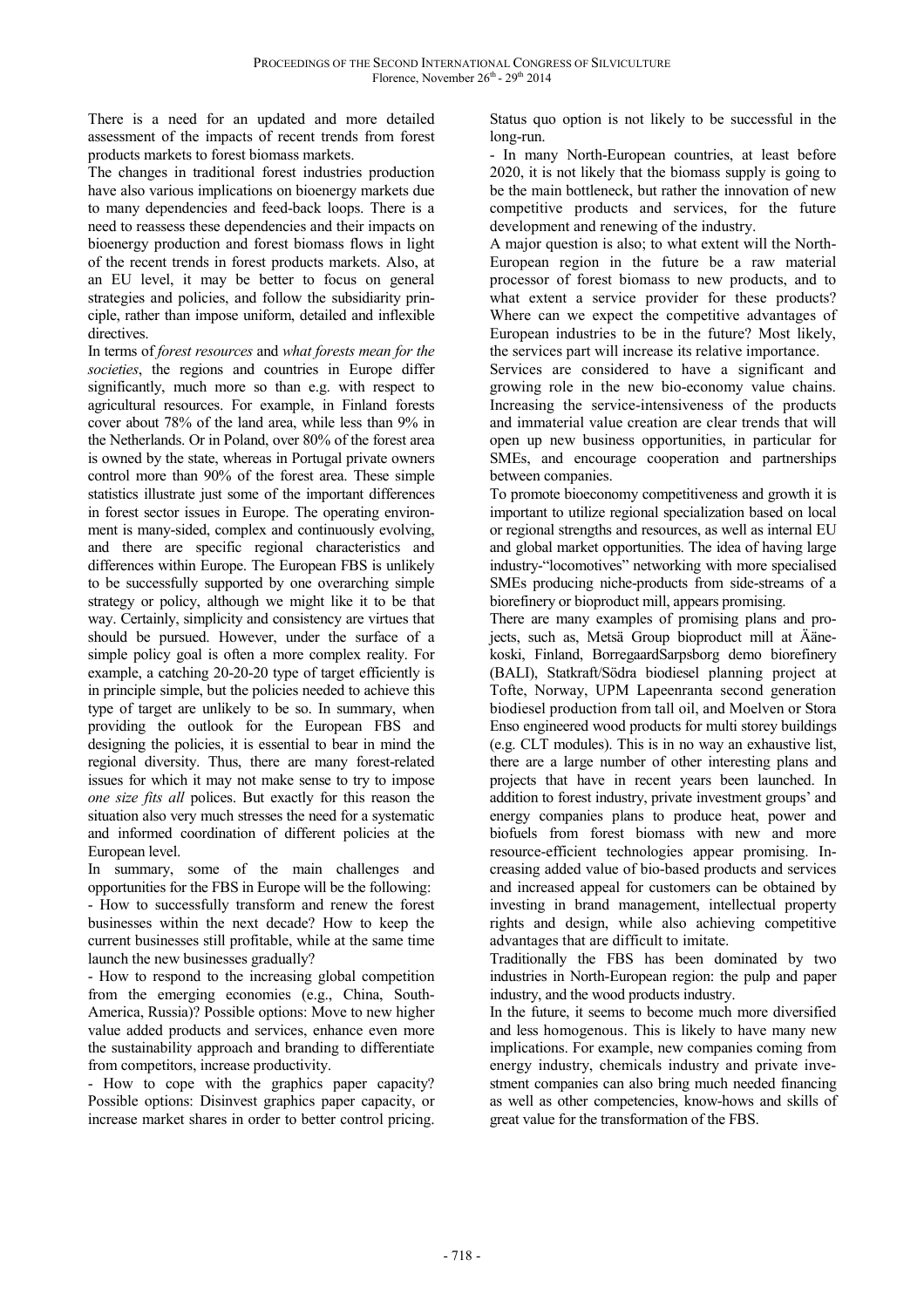PROCEEDINGS OF THE SECOND INTERNATIONAL CONGRESS OF SILVICULTURE Florence, November 26<sup>th</sup> - 29<sup>th</sup> 2014







Figure 2. The Market shares of world paper and paperboard production 1990-2012.



Figure 3. Industrial roundwood production (million  $m<sup>3</sup>$ ) in Europe 1961-2013 and trend forecast to 2030.